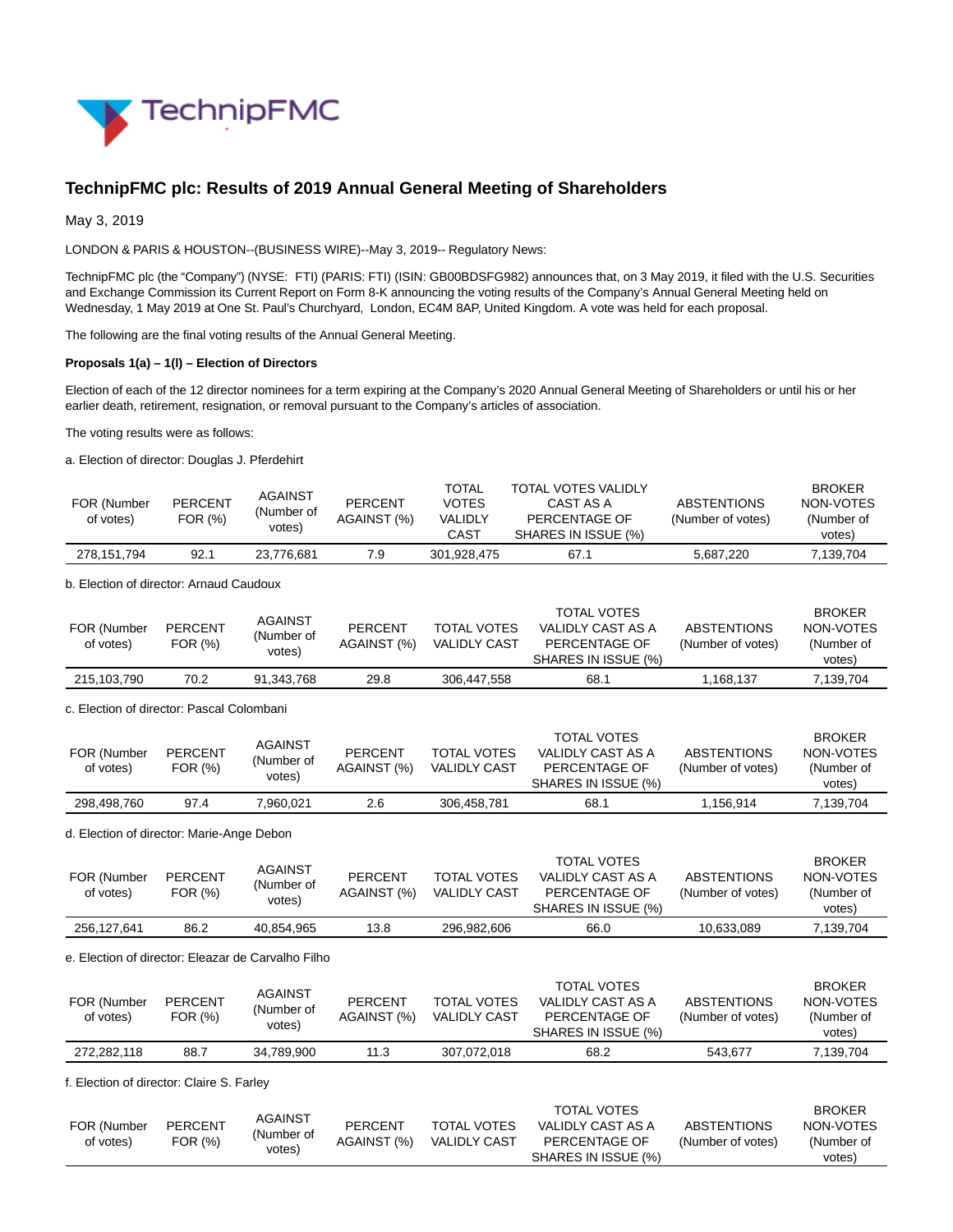| 299,433,373                                               | 97.5                      | 7,626,672                              | 2.5                           | 307,060,045                               | 68.2                                                                                                                                                 | 555,650                                 | 7,139,704                                          |
|-----------------------------------------------------------|---------------------------|----------------------------------------|-------------------------------|-------------------------------------------|------------------------------------------------------------------------------------------------------------------------------------------------------|-----------------------------------------|----------------------------------------------------|
| g. Election of director: Didier Houssin                   |                           |                                        |                               |                                           |                                                                                                                                                      |                                         |                                                    |
| FOR (Number<br>of votes)                                  | <b>PERCENT</b><br>FOR (%) | <b>AGAINST</b><br>(Number of<br>votes) | <b>PERCENT</b><br>AGAINST (%) | <b>TOTAL VOTES</b><br><b>VALIDLY CAST</b> | <b>TOTAL VOTES</b><br><b>VALIDLY CAST AS A</b><br>PERCENTAGE OF<br>SHARES IN ISSUE (%)                                                               | <b>ABSTENTIONS</b><br>(Number of votes) | <b>BROKER</b><br>NON-VOTES<br>(Number of<br>votes) |
| 298,367,687                                               | 97.4                      | 8,083,841                              | 2.6                           | 306,451,528                               | 68.1                                                                                                                                                 | 1,164,167                               | 7,139,704                                          |
| h. Election of director: Peter Mellbye                    |                           |                                        |                               |                                           |                                                                                                                                                      |                                         |                                                    |
| FOR (Number<br>of votes)                                  | PERCENT<br>FOR (%)        | <b>AGAINST</b><br>(Number of<br>votes) | <b>PERCENT</b><br>AGAINST (%) | <b>TOTAL VOTES</b><br><b>VALIDLY CAST</b> | <b>TOTAL VOTES</b><br><b>VALIDLY CAST AS A</b><br>PERCENTAGE OF<br>SHARES IN ISSUE (%)                                                               | <b>ABSTENTIONS</b><br>(Number of votes) | <b>BROKER</b><br>NON-VOTES<br>(Number of<br>votes) |
| 289,562,839                                               | 94.3                      | 17,503,196                             | 5.7                           | 307,066,035                               | 68.2                                                                                                                                                 | 549,660                                 | 7,139,704                                          |
| i. Election of director: John O'Leary                     |                           |                                        |                               |                                           |                                                                                                                                                      |                                         |                                                    |
| FOR (Number<br>of votes)                                  | <b>PERCENT</b><br>FOR (%) | <b>AGAINST</b><br>(Number of<br>votes) | <b>PERCENT</b><br>AGAINST (%) | <b>TOTAL VOTES</b><br><b>VALIDLY CAST</b> | <b>TOTAL VOTES</b><br><b>VALIDLY CAST AS A</b><br>PERCENTAGE OF<br>SHARES IN ISSUE (%)                                                               | <b>ABSTENTIONS</b><br>(Number of votes) | <b>BROKER</b><br>NON-VOTES<br>(Number of<br>votes) |
| 298,739,298                                               | 97.5                      | 7,701,025                              | 2.5                           | 306,440,323                               | 68.1                                                                                                                                                 | 1,175,372                               | 7,139,704                                          |
| j. Election of director: Kay G. Priestly                  |                           |                                        |                               |                                           |                                                                                                                                                      |                                         |                                                    |
| FOR (Number<br>of votes)                                  | <b>PERCENT</b><br>FOR (%) | <b>AGAINST</b><br>(Number of<br>votes) | <b>PERCENT</b><br>AGAINST (%) | <b>TOTAL VOTES</b><br><b>VALIDLY CAST</b> | <b>TOTAL VOTES</b><br><b>VALIDLY CAST AS A</b><br>PERCENTAGE OF<br>SHARES IN ISSUE (%)                                                               | <b>ABSTENTIONS</b><br>(Number of votes) | <b>BROKER</b><br>NON-VOTES<br>(Number of<br>votes) |
| 299,166,380                                               | 97.4                      | 7,895,809                              | 2.6                           | 307,062,189                               | 68.2                                                                                                                                                 | 553,506                                 | 7,139,704                                          |
| k. Election of director: Joseph Rinaldi                   |                           |                                        |                               |                                           |                                                                                                                                                      |                                         |                                                    |
| FOR (Number<br>of votes)                                  | <b>PERCENT</b><br>FOR (%) | <b>AGAINST</b><br>(Number of<br>votes) | <b>PERCENT</b><br>AGAINST (%) | <b>TOTAL VOTES</b><br><b>VALIDLY CAST</b> | <b>TOTAL VOTES</b><br>VALIDLY CAST AS A<br>PERCENTAGE OF<br>SHARES IN ISSUE (%)                                                                      | <b>ABSTENTIONS</b><br>(Number of votes) | <b>BROKER</b><br>NON-VOTES<br>(Number of<br>votes) |
| 300,066,884                                               | 97.9                      | 6,373,079                              | 2.1                           | 306,439,963                               | 68.1                                                                                                                                                 | 1,175,732                               | 7,139,704                                          |
| I. Election of director: James M. Ringler                 |                           |                                        |                               |                                           |                                                                                                                                                      |                                         |                                                    |
| FOR (Number<br>of votes)                                  | <b>PERCENT</b><br>FOR (%) | <b>AGAINST</b><br>(Number of<br>votes) | <b>PERCENT</b><br>AGAINST (%) | <b>TOTAL VOTES</b><br><b>VALIDLY CAST</b> | <b>TOTAL VOTES</b><br>VALIDLY CAST AS A<br>PERCENTAGE OF<br>SHARES IN ISSUE (%)                                                                      | <b>ABSTENTIONS</b><br>(Number of votes) | <b>BROKER</b><br>NON-VOTES<br>(Number of<br>votes) |
| 250,176,300                                               | 81.5                      | 56,892,841                             | 18.5                          | 307,069,141                               | 68.2                                                                                                                                                 | 546,554                                 | 7,139,704                                          |
| Proposal 2 – U.K. Annual Report and Accounts              |                           |                                        |                               |                                           |                                                                                                                                                      |                                         |                                                    |
|                                                           |                           |                                        |                               |                                           | Receipt of the Company's audited U.K. accounts for the year ended December 31, 2018, including the reports of the directors and the auditor thereon. |                                         |                                                    |
| The voting results were as follows:                       |                           |                                        |                               |                                           |                                                                                                                                                      |                                         |                                                    |
| FOR (Number<br>of votes)                                  | <b>PERCENT</b><br>FOR (%) | AGAINST<br>(Number of<br>votes)        | <b>PERCENT</b><br>AGAINST (%) | TOTAL VOTES<br><b>VALIDLY CAST</b>        | <b>TOTAL VOTES</b><br>VALIDLY CAST AS A<br>PERCENTAGE OF<br>SHARES IN ISSUE (%)                                                                      | <b>ABSTENTIONS</b><br>(Number of votes) | <b>BROKER</b><br>NON-VOTES<br>(Number of<br>votes) |
| 310,342,671                                               | 98.8                      | 3,625,606                              | $1.2$                         | 313,968,277                               | 69.8                                                                                                                                                 | 787,122                                 | N/A                                                |
| Proposal 3 – 2018 Say-on-Pay for Named Executive Officers |                           |                                        |                               |                                           |                                                                                                                                                      |                                         |                                                    |
|                                                           |                           |                                        |                               |                                           | Approval of the Company's named executive officer ("NEO") compensation for the year ended December 31, 2018.                                         |                                         |                                                    |

The voting results were as follows:

|             |         | <b>AGAINST</b> |                |                     | <b>TOTAL VOTES</b>  |                    | <b>BROKER</b> |
|-------------|---------|----------------|----------------|---------------------|---------------------|--------------------|---------------|
| FOR (Number | PERCENT |                | <b>PERCENT</b> | <b>TOTAL VOTES</b>  | VALIDLY CAST AS A   | <b>ABSTENTIONS</b> | NON-VOTES     |
| of votes)   | FOR (%) | (Number of     | AGAINST (%)    | <b>VALIDLY CAST</b> | PERCENTAGE OF       | (Number of votes)  | (Number of    |
|             |         | votes)         |                |                     | SHARES IN ISSUE (%) |                    | votes)        |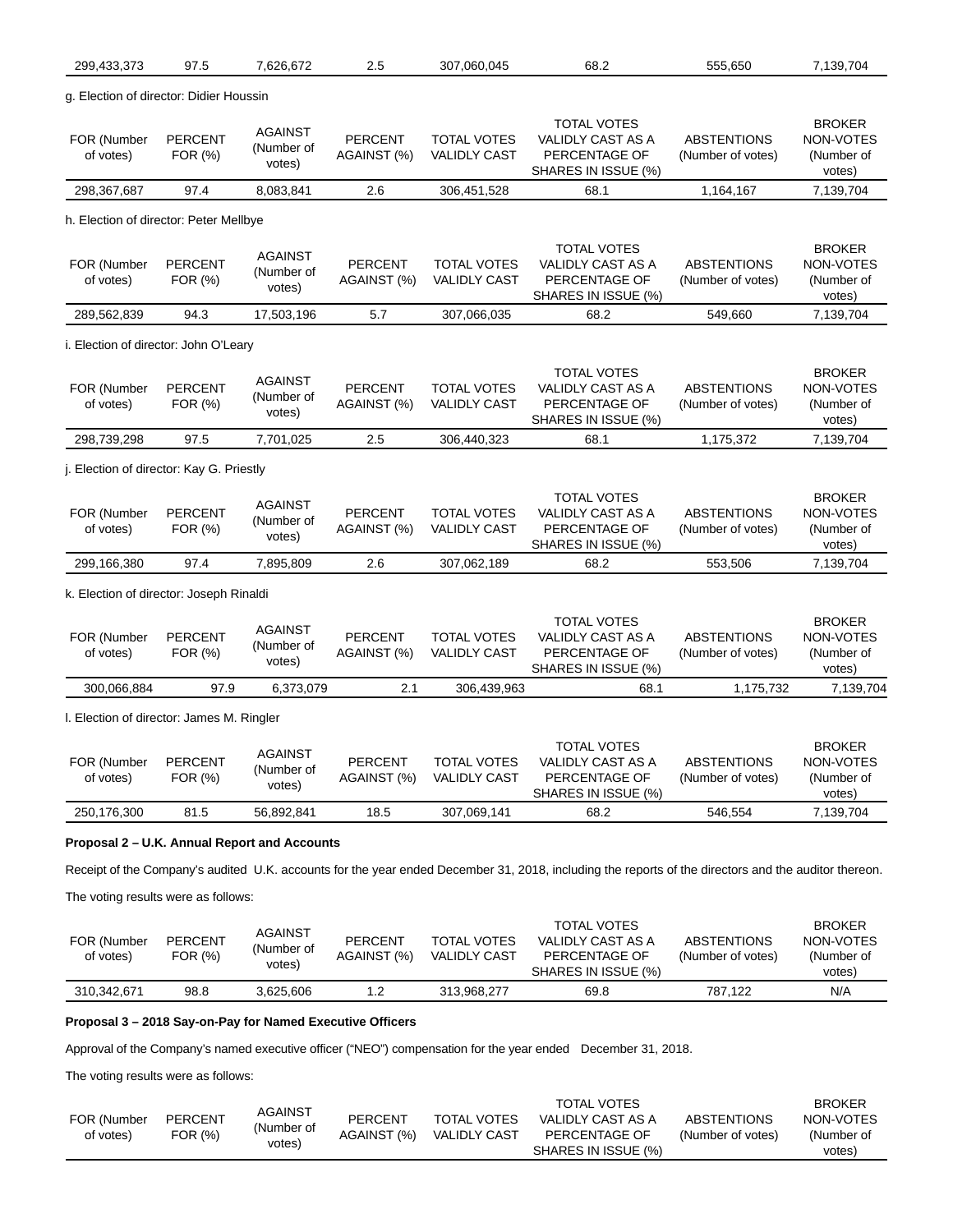| 566.321.<br>.<br>210, 120. | 720.747<br>$\sim$ $\sim$ | 69.6<br>ົ | 30.4 | 307.287.068 | 68.J | 328.627 | 139.704 |
|----------------------------|--------------------------|-----------|------|-------------|------|---------|---------|
|----------------------------|--------------------------|-----------|------|-------------|------|---------|---------|

### **Proposal 4 – Frequency of Future Say-on-Pay Proposals for NEOs**

Approval, on an advisory basis, of the frequency of future Say-on-Pay proposals for NEOs. Based on the results of this Proposal 4, the Company has determined to include future Say-on-Pay proposals for NEOs every year until the next required frequency vote.

The voting results were as follows:

| 1 YEAR<br>(Number of<br>votes) | YEAR<br>(%) | 2 YEARS<br>(Number of<br>votes) | <b>YEARS</b><br>$(\% )$ | 3 YEARS<br>(Number of<br>Votes) | YEARS<br>$(\%)$ | <b>TOTAL VOTES</b><br><b>VALIDLY</b><br>CAST | <b>TOTAL VOTES</b><br>VALIDLY CAST AS<br>A<br>PERCENTAGE OF<br><b>SHARES IN ISSUE</b><br>(%) | <b>ABSTENTIONS</b><br>(Number of votes) | <b>BROKER</b><br>NON-VOTES<br>(Number of<br>votes) |
|--------------------------------|-------------|---------------------------------|-------------------------|---------------------------------|-----------------|----------------------------------------------|----------------------------------------------------------------------------------------------|-----------------------------------------|----------------------------------------------------|
| 301,205,901                    | 98.1        | 346.421                         | 0.1                     | 5.426.340                       | 1.8             | 306.978.662                                  | 68.2                                                                                         | 637.033                                 | 7,139,704                                          |

#### **Proposal 5 – 2018 Directors' Remuneration Report**

Approval, on an advisory basis, of the Company's directors' remuneration report for the year ended December 31, 2018.

The voting results were as follows:

| FOR (Number<br>of votes) | <b>PERCENT</b><br>FOR (%) | <b>AGAINST</b><br>(Number of<br>votes) | <b>PERCENT</b><br>AGAINST (%) | <b>TOTAL VOTES</b><br><b>VALIDLY CAST</b> | <b>TOTAL VOTES</b><br>VALIDLY CAST AS A<br>PERCENTAGE OF<br>SHARES IN ISSUE (%) | <b>ABSTENTIONS</b><br>(Number of votes) | <b>BROKER</b><br>NON-VOTES<br>(Number of<br>votes) |
|--------------------------|---------------------------|----------------------------------------|-------------------------------|-------------------------------------------|---------------------------------------------------------------------------------|-----------------------------------------|----------------------------------------------------|
| 245.541.292              | 79.9                      | 61.734.154                             | 20.1                          | 307.275.446                               | 68.3                                                                            | 340.249                                 | 7,139,704                                          |

### **Proposal 6 – Ratification of U.S. Auditor**

Ratification of the appointment of PricewaterhouseCoopers LLP ("PwC") as the Company's U.S. independent registered public accounting firm for the year ending December 31, 2019.

The voting results were as follows:

| FOR (Number<br>of votes) | <b>PERCENT</b><br>FOR (%) | AGAINST<br>(Number of<br>votes) | <b>PERCENT</b><br>AGAINST (%) | <b>TOTAL VOTES</b><br><b>VALIDLY CAST</b> | <b>TOTAL VOTES</b><br>VALIDLY CAST AS A<br>PERCENTAGE OF<br>SHARES IN ISSUE (%) | <b>ABSTENTIONS</b><br>(Number of votes) | <b>BROKER</b><br>NON-VOTES<br>(Number of<br>votes) |
|--------------------------|---------------------------|---------------------------------|-------------------------------|-------------------------------------------|---------------------------------------------------------------------------------|-----------------------------------------|----------------------------------------------------|
| 310,040,197              | 98.6                      | 4.277.416                       | 1.4                           | 314.317.613                               | 69.8                                                                            | 437.786                                 | N/A                                                |

## **Proposal 7 – Re-appointment of U.K. Statutory Auditor**

Re-appointment of PwC as the Company's U.K. statutory auditor under the U.K. Companies Act 2006, to hold office until the next annual general meeting of shareholders at which accounts are laid.

The voting results were as follows:

| FOR (Number<br>of votes) | <b>PERCENT</b><br>FOR (%) | AGAINST<br>(Number of<br>votes) | <b>PERCENT</b><br>AGAINST (%) | <b>TOTAL VOTES</b><br><b>VALIDLY CAST</b> | <b>TOTAL VOTES VALIDLY</b><br>CAST AS A<br>PERCENTAGE OF<br>SHARES IN ISSUE (%) | <b>ABSTENTIONS</b><br>(Number of votes) | <b>BROKER</b><br>NON-VOTES<br>(Number of<br>votes) |
|--------------------------|---------------------------|---------------------------------|-------------------------------|-------------------------------------------|---------------------------------------------------------------------------------|-----------------------------------------|----------------------------------------------------|
| 309.820.157              | 98.6                      | 4.512.036                       | 1.4                           | 314.332.193                               | 69.8                                                                            | 423.206                                 | N/A                                                |

### **Proposal 8 – U.K. Statutory Auditor Fees**

Authorize the Board of Directors and/or the Audit Committee to determine the remuneration of PwC, in its capacity as the Company's U.K. statutory auditor for the year ending December 31, 2019.

The voting results were as follows:

| FOR (Number<br>of votes) | <b>PERCENT</b><br>FOR (%) | AGAINST<br>(Number of<br>votes) | <b>PERCENT</b><br>AGAINST (%) | <b>TOTAL VOTES</b><br><b>VALIDLY CAST</b> | <b>TOTAL VOTES VALIDLY</b><br>CAST AS A<br>PERCENTAGE OF<br>SHARES IN ISSUE (%) | <b>ABSTENTIONS</b><br>(Number of votes) | <b>BROKER</b><br>NON-VOTES<br>(Number of<br>votes) |
|--------------------------|---------------------------|---------------------------------|-------------------------------|-------------------------------------------|---------------------------------------------------------------------------------|-----------------------------------------|----------------------------------------------------|
| 310.562.761              | 98.9                      | 3.523.652                       | 1.1                           | 314.086.413                               | 69.8                                                                            | 668.986                                 | N/A                                                |

A copy of the Current Report on Form 8-K can be found on the SEC website [\(www.sec.gov\)](https://cts.businesswire.com/ct/CT?id=smartlink&url=http%3A%2F%2Fwww.sec.gov&esheet=51979356&newsitemid=20190503005378&lan=en-US&anchor=www.sec.gov&index=1&md5=dfade264a5c7d48c3ee00f893ce65280) and on the TechnipFMC website [\(investors.technipfmc.com\).](https://cts.businesswire.com/ct/CT?id=smartlink&url=http%3A%2F%2Fwww.investors.technipfmc.com&esheet=51979356&newsitemid=20190503005378&lan=en-US&anchor=investors.technipfmc.com&index=2&md5=c77f72270678ae35ef416deb8b6081cd)

### **About TechnipFMC**

TechnipFMC is a global leader in subsea, onshore/offshore, and surface projects. With our proprietary technologies and production systems, integrated expertise, and comprehensive solutions, we are transforming our clients' project economics.